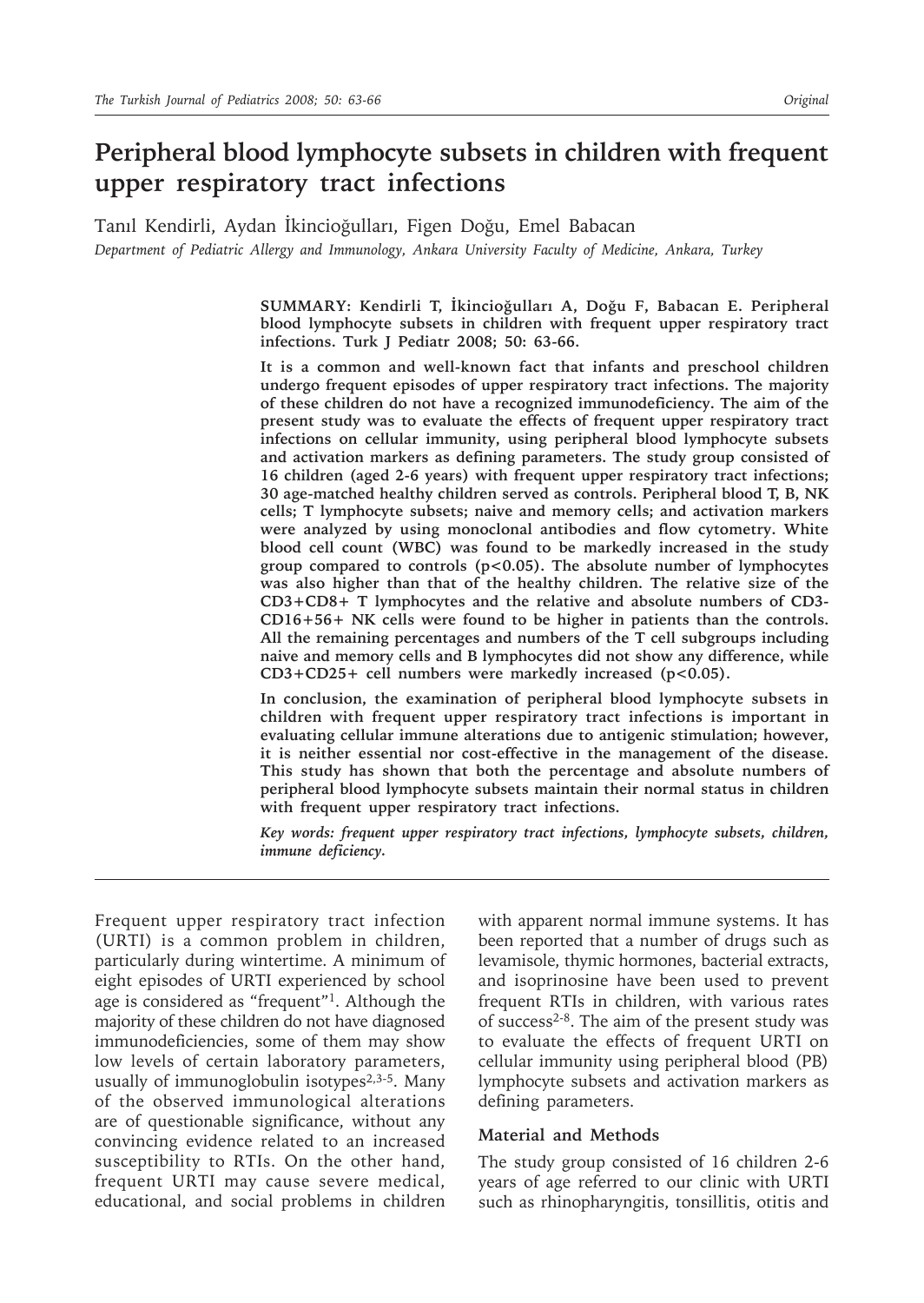sinusitis. Symptoms related to the structures of the respiratory tract above the larynx were accepted as URTI6. Children with infections involving the upper respiratory tract with a history of more than eight episodes per year of nasal discharge, nasal blockage, cough and/or fever were accepted as "frequent"1. Information gathered through questionnaires determined that all subjects had normal growth patterns, with no family history of immune deficiency or atopic disease. Again, no patient with a recognized severe immunodeficiency was included in the study. They were evaluated by the Ear, Nose and Throat (ENT) Department as free of chronic tonsillitis or adenoid hypertrophy and none had adenoidectomy or tonsillectomy. The results were then compared with the reference values of 30 healthy age-matched Turkish children [9]. We obtained informed consent from the parents of every child. Demographic characteristics of the study group and the controls are shown in Table I.

**Table I.** Demographic Characteristics of the Patients

| Group               | Frequent URTI<br>$(n=16)$ | Controls<br>$(n=30)$ |
|---------------------|---------------------------|----------------------|
| Age range (years)   | $2 - 6$                   | $2 - 6$              |
| Median age (years)  | 3.5                       | 3                    |
| Boys $(n)$          | 9                         | 16                   |
| $\%$                | 56.2                      | 53.3                 |
| Girls $(n)$<br>$\%$ | 43.8                      | 14<br>46.7           |

URTI: Upper respiratory tract infection.

Immunological studies were carried out in the Pediatric Immunology-Allergy Research Laboratory of Ankara University. Venous blood (2 ml) was collected from each subject into tubes containing ethylenediamine tetraacetic acid (EDTA). Complete blood count (CBC), including an automated differential, was performed with Coulter JT. Lymphocyte counts were calculated according to following formula: Lymphocyte % x WBC/1009.

Peripheral blood lymphocyte subgroups were examined using a panel of monoclonal antibodies (MoAb) (Table II) with flow cytometry (Coulter EPICS XL-MCL) through lysed whole blood technique<sup>10</sup>. The following combination of mouse antihuman moAbs was used for two-color staining: CD45-FITC/CD14- PE, CD3-FITC/CD4-PE, CD3-FITC/CD16+56- PE, CD3-FITC/CD8-PE, CD2-FITC/CD19-PE,

64 *Kendirli T, et al The Turkish Journal of Pediatrics • January - February 2008*

**Table II.** MoAbs and Corresponding Cells

| CD Designation     | Main Cellular Expression                   |  |  |
|--------------------|--------------------------------------------|--|--|
| CD45               | Common leukocyte antigen                   |  |  |
| CD14               | Monocyte                                   |  |  |
| CD3                | Total T lymphocyte                         |  |  |
| CD4                | Helper T lymphocyte                        |  |  |
| CD8                | Cytotoxic T lymphocyte                     |  |  |
| $CD3$ - $CD16+56+$ | Natural Killer cells                       |  |  |
| CD19               | Total B lymphocyte                         |  |  |
| CD20               | Total B lymphocyte                         |  |  |
| CD45RA             | Naive lymphocyte                           |  |  |
| CD45RO             | Memory lymphocyte                          |  |  |
| CD25               | IL-2 receptor p55 antigen, activated cells |  |  |
| HLA-DR             | MHC Class II antigen, activated cells      |  |  |
|                    |                                            |  |  |

MoAb: Mononuclear antibodies. IL: Interleukin. MHC: Major histocompatibility complex.

CD45RA-FITC/CD4-PE, CD45RA-FITC/CD8- PE, CD3-FITC/CD25-PE, HLA-DR-FITC/CD20- PE, CD4-FITC/CD45RO-PE, and CD8-FITC/ CD45RO-PE (Immunotech, Marseille, France). Phycoerythrin (PE) or fluoroisothiocyanate (FITC)-labeled Mouse IgG of the appropriate isotypes was used as negative control. Data were analyzed using Coulter System IITM software.

## *Statistical Analysis*

For statistical analysis, the mean and standard deviations (mean±SD) were obtained. Mann-Whitney U test was used for the comparison of the study and control groups. p-values <0.05 were considered as significant for all parameters. Median values of lymphocyte subsets for the study group and 5<sup>th</sup>-95<sup>th</sup> percentiles (median and 5-95%) of lymphocyte subsets for the control group were also determined.

## **Results**

The relative size, absolute numbers (mean ± SD), median and median (5-95%) values of lymphocyte subsets of 16 children with frequent URTI and of 30 healthy children are given in Table III.

White blood cell (WBC) counts of the study group were distinctly higher than of the control group  $(p<0.05)$ . The absolute number of the CD3+CD4+ T lymphocytes, the relative size of the CD3+CD8+ T lymphocytes, and the relative and absolute numbers of CD3- CD16+56+ NK cells were found to be higher in patients compared to controls. All the remaining percentages and numbers of the T cell subgroups including naive and memory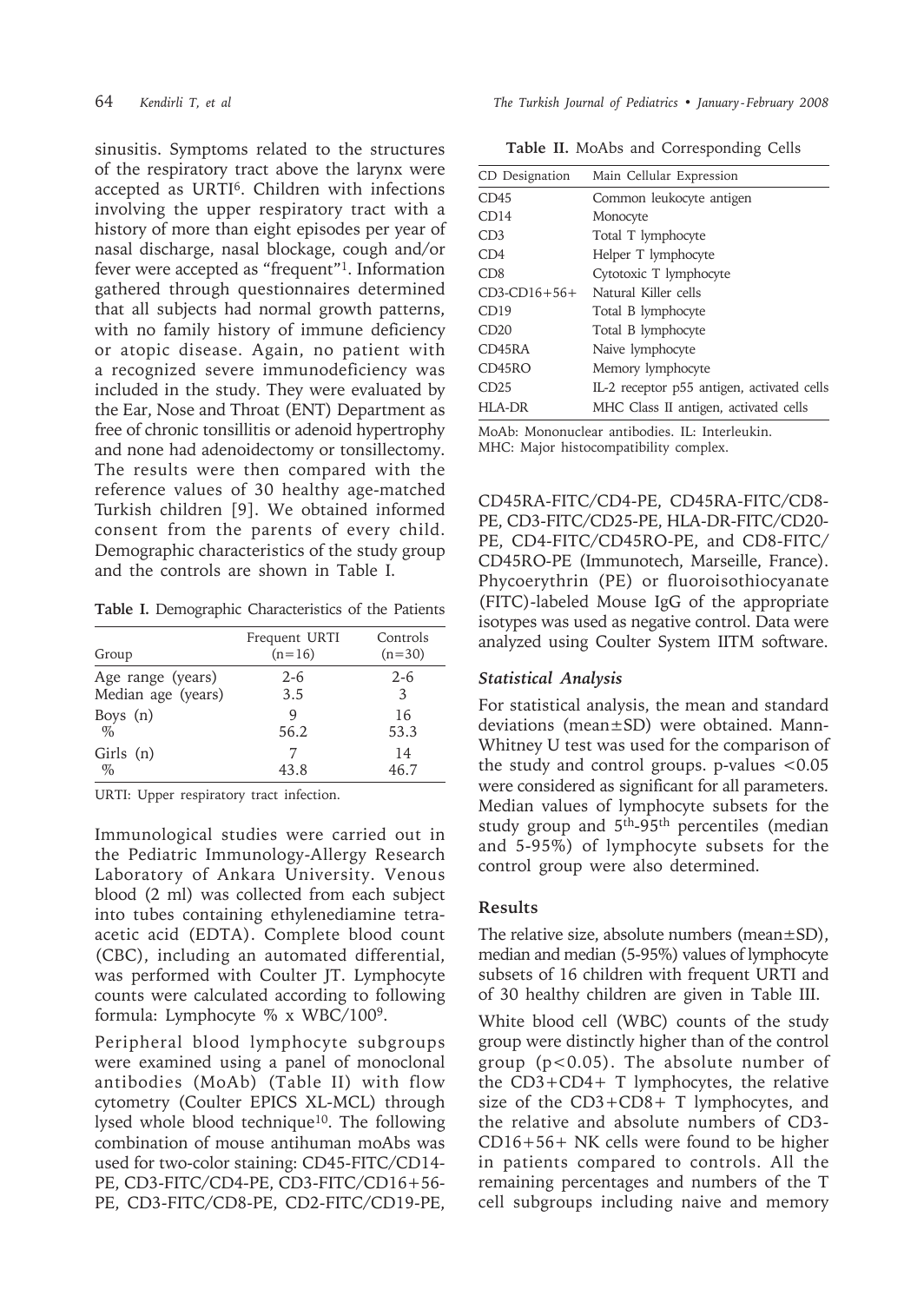|                                                       | <b>URTI</b>   | Healthy children | <b>URTI</b>    | Healthy children   |
|-------------------------------------------------------|---------------|------------------|----------------|--------------------|
|                                                       | (n:16)        | (n:30)           | (n:16)         | (n:30)             |
|                                                       | $Mean \pm SD$ |                  | Median         | Median (5-95%)     |
| <sup>†</sup> WBC $(x10^9/L)$                          | $8.5 \pm 2.6$ | $6.9 \pm 1.7$    | 7.9            | $6.8$ $(4.0-10.4)$ |
| Lymphocyte $(\%)$                                     | $46 \pm 11$   | $51 \pm 11$      | 45             | 51 (27-69)         |
| (x10 <sup>9</sup> /L)                                 | $3.9 \pm 1.5$ | $3.5 \pm 1.0$    | 3.8            | $3.5(1.5-5.2)$     |
| $CD2 + (\%)$                                          | $72 + 5$      | $74 \pm 6$       | 74             | 74 (65-83)         |
| $(x10^9/L)$                                           | $2.6 \pm 1.1$ | $2.6 \pm 0.7$    | 2.6            | $2.6(1.1-3.9)$     |
| $CD3 + CD16 + 56-(%)$                                 | $65 + 4$      | $68 + 7$         | 66             | 67 (55-79)         |
| $(x10^9/L)$                                           | $2.5 \pm 0.9$ | $2.4 \pm 0.6$    | 2.2            | $2.4(1.9-3.6)$     |
| $CD3+CD4+(\%)$                                        | $32 + 9$      | $39 \pm 6$       | 33             | 38 (26-49)         |
| $\frac{1}{(x10^9/L)}$                                 | $1.4 \pm 0.6$ | $1.3 \pm 0.4$    | 1.3            | $1.5(0.6-2.0)$     |
| $\text{\textdegree{t}}\text{CD}3 + \text{CD}8 + (\%)$ | $25 + 4$      | $22 + 7$         | 26             | $22(9-35)$         |
| $(x10^9/L)$                                           | $1.0 \pm 0.3$ | $0.8 \pm 0.3$    | 0.9            | $0.7$ $(0.3-1.3)$  |
| $CD4+CD45RA+(%)$                                      | $36 \pm 8$    | $31 \pm 6$       | 28             | 29 (20-41)         |
| $(x10^9/L)$                                           | $1.4 \pm 0.9$ | $1.4 \pm 2.1$    | 1.2            | $1.1(0.5-2.5)$     |
| $CD8 + CD45RA + (\%)$                                 | $22 + 4$      | $21 \pm 5$       | 22             | $21(13-31)$        |
| $(x10^{9}/L)$                                         | $0.8 \pm 0.3$ | $0.7 \pm 0.3$    | 0.8            | $0.7(0.3-1.3)$     |
| $CD4+CD45RO+(%)$                                      | $14\pm4$      | $17 + 8$         | 13             | $13(8-42)$         |
| $(x10^9/L)$                                           | $0.5 \pm 0.2$ | $0.5 \pm 0.2$    | 0.5            | $0.5(0.2-0.8)$     |
| $CD8 + CD45RO + (\%)$                                 | $6\pm2$       | $6\pm2$          | 6              | $6(2-10)$          |
| $(x10^{9}/L)$                                         | $0.3 \pm 0.3$ | $0.2 \pm 0.1$    | 0.2            | $0.2(0.06-0.5)$    |
| $CD25 + (\%)$                                         | $7\pm4$       | $4 \pm 1$        | $\overline{4}$ | $4(2-6)$           |
| $(x10^{9}/L)$                                         | $0.2 \pm 0.1$ | $0.1 \pm 0.05$   | 0.1            | $0.1$ $(0.08-0.2)$ |
| $CD3 + CD25 + (\%)$                                   | $2 \pm 1$     | $3 \pm 1$        | $\overline{2}$ | $2(1-4)$           |
| $\frac{\dagger (x10^9/L)}{}$                          | $0.2 \pm 0.1$ | $0.08 \pm 0.03$  | 0.1            | $0.1(0.04-0.2)$    |
| $HLA-DR+(\%)$                                         | $26 \pm 6$    | $36 \pm 16$      | 26             | 26 (18-38)         |
| $(x10^9/L)$                                           | $0.9 \pm 0.3$ | $0.9 \pm 0.3$    | 1.0            | $0.9(0.4-1.5)$     |
| $CD19 + (\%)$                                         | $21 \pm 5$    | $21 \pm 6$       | 21             | 20 (11-31)         |
| $(x10^{9}/L)$                                         | $0.8 \pm 0.3$ | $0.7 \pm 0.3$    | 0.8            | $0.7$ $(0.3-1.2)$  |
| $CD20 + (\%)$                                         | $18 \pm 8$    | $20 \pm 5$       | 19             | 20 (11-29)         |
| $(x10^{9}/L)$                                         | $0.7 \pm 0.4$ | $0.7 \pm 0.3$    | 0.6            | $0.6$ $(0.3-1.1)$  |
| $CD20+HLA-DR+(%)$                                     | $22 \pm 7$    | $19 + 5$         | 21             | 19 (10-28)         |
| $(x10^9/L)$                                           | $0.7 \pm 0.5$ | $0.7 \pm 0.3$    | 0.6            | $0.7$ $(0.3-1.1)$  |
| $(CD3-CD16+56+(%)$                                    | $16 \pm 7$    | $11\pm 6$        | 12             | $10(5-28)$         |
| $\frac{\dagger (x10^9/L)}{}$                          | $0.5 \pm 0.2$ | $0.4 \pm 0.3$    | 0.5            | $0.3$ $(0.2-1.2)$  |

**Table III.** Relative Size (%) and Absolute Numbers (x10/L) of Peripheral Blood Lymphocyte Subsets of Patients and Controls (Mean±SD) and [Median (5-95%)]

 $\ddot{p}$  = 0.05.

URTI: Upper respiratory tract infection.

cells and B lymphocytes did not show any difference, while CD3+CD25+ cell numbers were markedly increased (p<0.05).

#### **Discussion**

Upper respiratory tract infections are the most common complaint for hospital admission in childhood. It has been suggested that frequent infections during childhood lead to a nonspecific stimulation of the immune system. Allergy, hypertrophy and inflammation of the adenoids and the tonsils, socioeconomic and environmental conditions, attendance at day care centers, and passive smoking are the major risk factors causing frequent URTI1-3,11-14. The type or severity of the infection, family history and physical examination provide clues that the immune system is not functioning properly in these children, revealing some serological abnormalities. According to our previous data, primary humoral immunodeficiencies (such as IgA or IgG subclass) are determined as the second most common cause of frequent complaints related to the respiratory tract<sup>12</sup>.